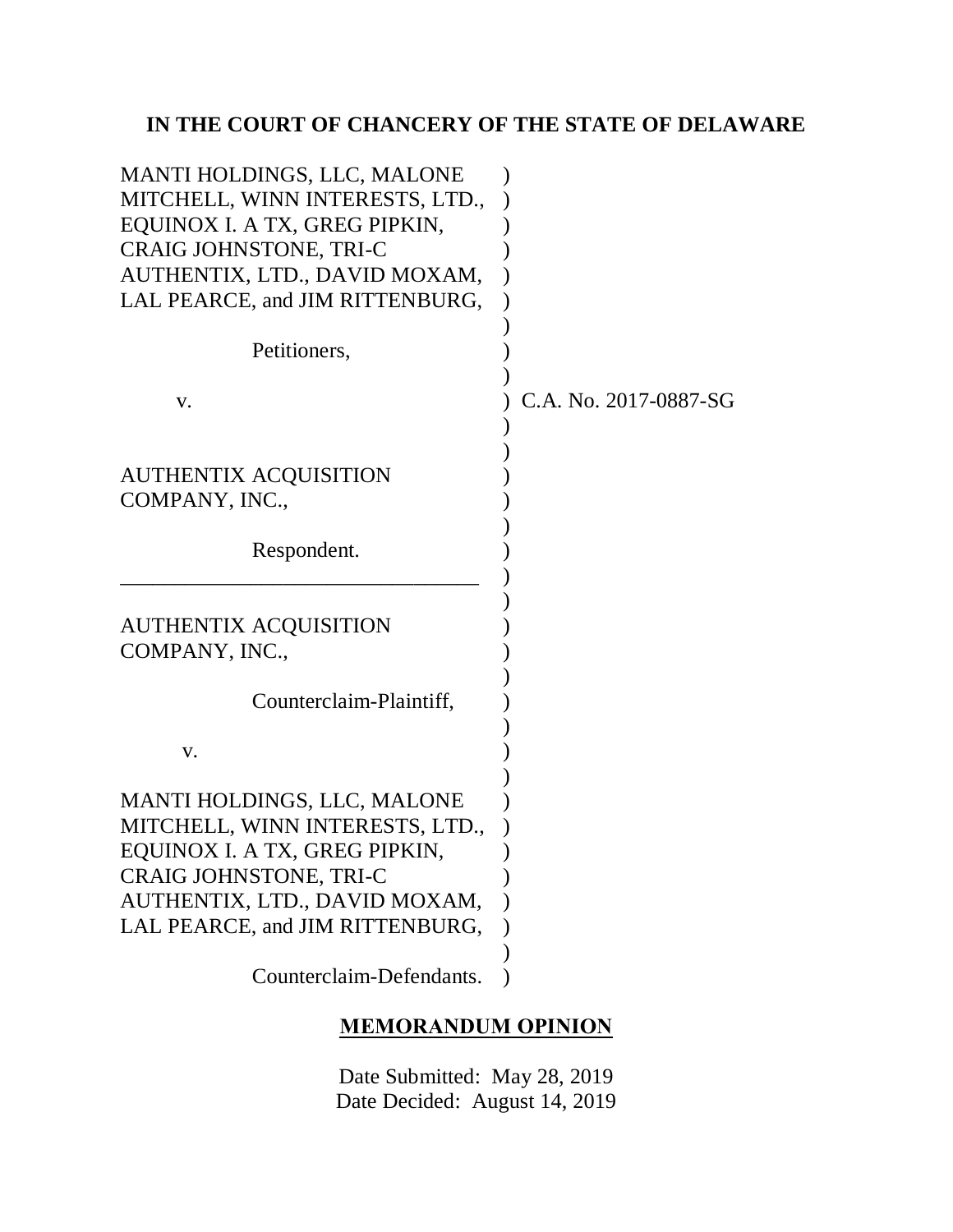John L. Reed, of DLA PIPER LLP, Wilmington, Delaware, *Attorney for Petitioner/Counterclaim-Defendants.*

Samuel A. Nolen, of RICHARDS, LAYTON & FINGER, P.A., Wilmington, Delaware, *Attorney for Respondent/Counterclaim-Plaintiff.*

GLASSCOCK, Vice Chancellor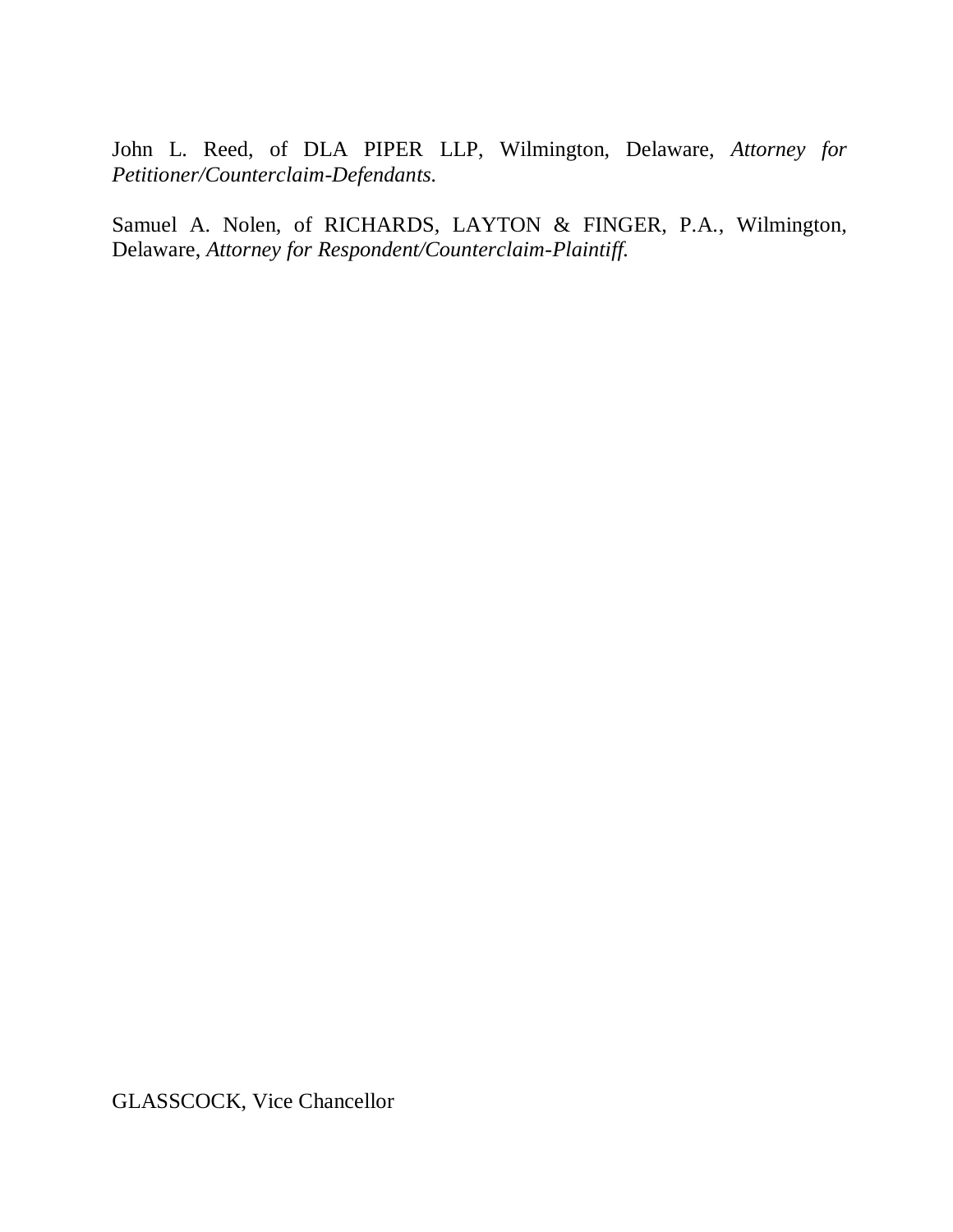Before me is the Petitioners' Motion for Reargument of my Letter Opinion of October 1, 2018 (the "Letter Opinion").

Motions for reargument are, in my view, a tool that generally serves best left in the sheath; they are, I find, rarely fruitful, and most often result in additional expense for the litigants and effort by the Court, to no purpose. A motion for reargument, as this Court has pointed out on numerous occasions, does not provide a forum to relitigate issues decided by the trial judge, and if the trial court is in error on those issues, vindication is available on appeal, not via reargument. Nonetheless, reargument can be a useful tool if used as designed, to forestall a final opinion in which the judge has disregarded matters of law or fact, or has inadvertently failed to respond to an argument of counsel. In such cases, exercise of the motion can save the expense and delay of the matter being reviewed on appeal and remand, and I look on the (rare) well-founded motion for reargument as beneficial to the system of justice—and the time and effort of both bench and appellate judges—as well as to the client.

The Petitioners advance such a useful motion here. In my Letter Opinion of October 1, 2018, on the Petitioners' Motion to Dismiss the counterclaims and the Respondent's Motion for Partial Summary Judgment, I decided what I considered to be the issue before me: whether, pursuant to contract, the Petitioners had waived their ability to pursue appraisal rights under the DGCL. The parties had opposing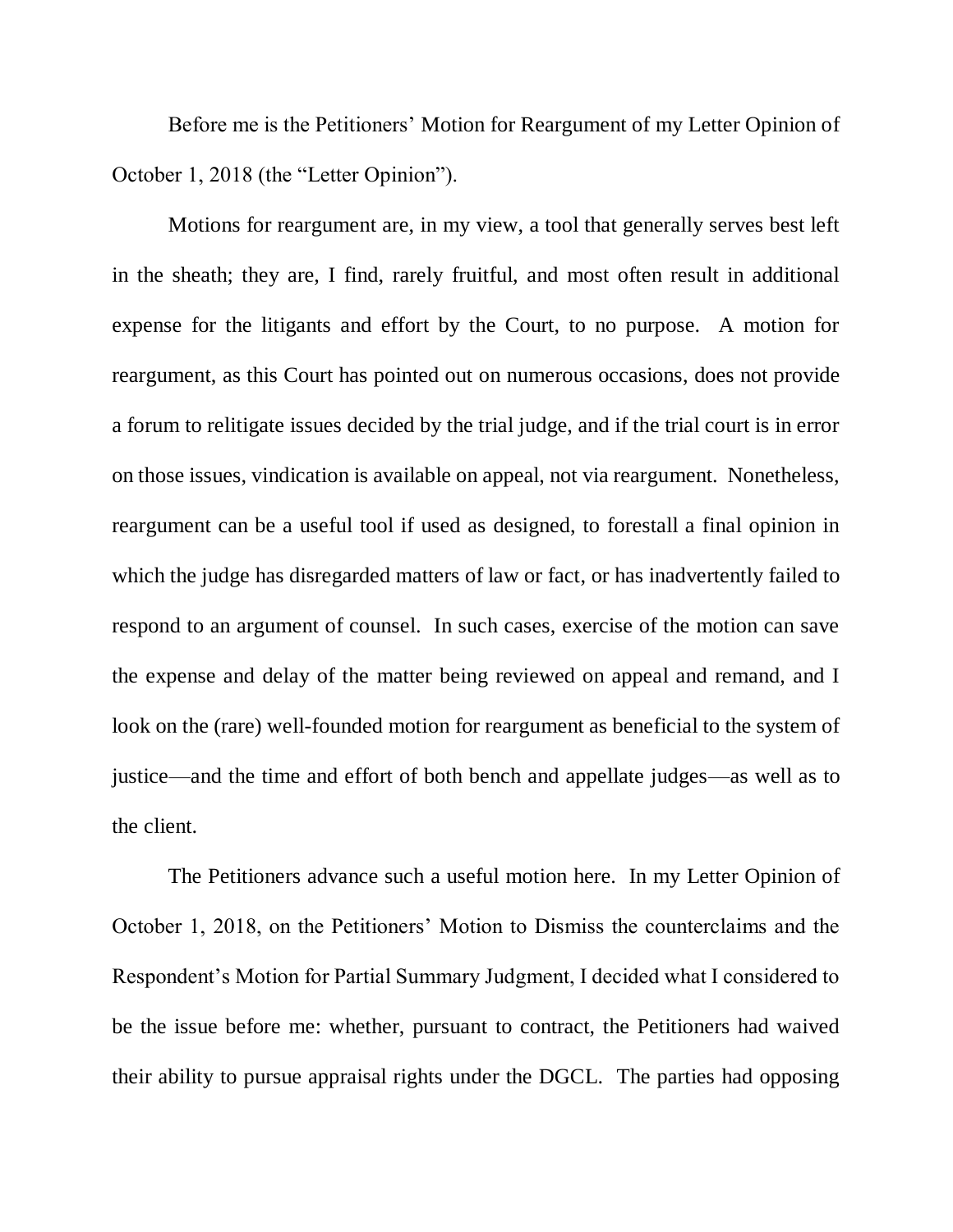positions on this issue based on the applicable contractual language, positions they presented forcefully in oral argument. I found that the Petitioners had agreed to waive appraisal rights. Largely missing from the oral argument, however, and missing from my Letter Opinion, was a predicate issue: whether a stockholder can, via contract, validly waive her appraisal rights to begin with.

The Petitioners moved for reargument, in part on that ground. In examining the applicable briefing, it is clear that the Petitioners raised fairly the issue of the enforceability of a stockholder agreement to waive appraisal rights. As a result, I should have addressed it initially, and I rectify that omission here. Upon consideration, I find on this issue in the Respondent's favor; nonetheless, the Petitioners' Motion for Reargument was well-taken.

#### **I. BACKGROUND**

I will recite in this Letter Opinion only those facts and contractual provisions necessary to my decision. The facts available at the time I issued the Letter Opinion have been supplemented at my request by the parties' Joint Stipulation of Fact (the "Joint Stipulation"), submitted on May 28, 2019; those facts are referenced as appropriate.

This matter relates to the sale via merger of Authentix Acquisition Co. ("Authentix") to a third-party entity. As of 2008, the Petitioners were the sole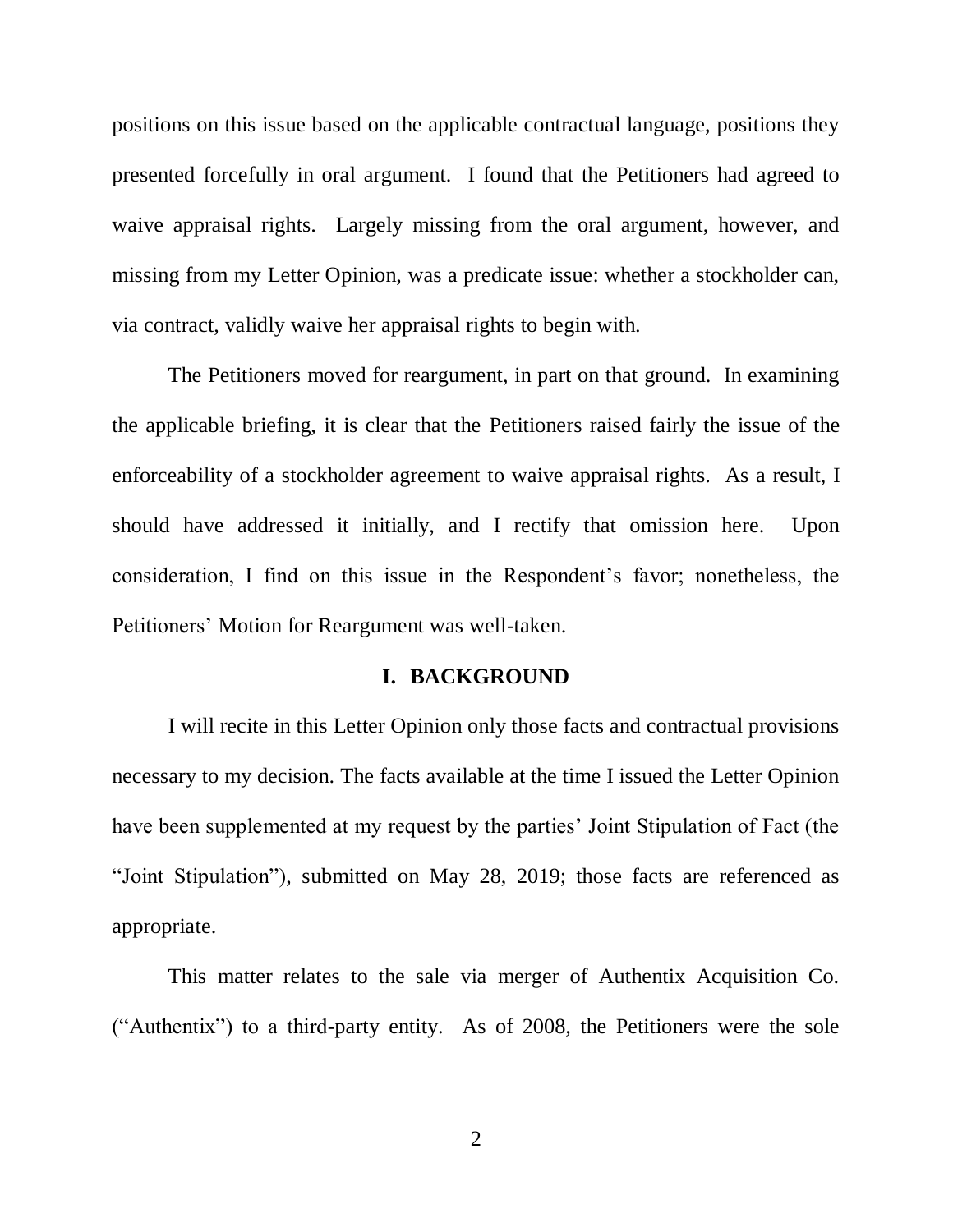owners of Authentix, Inc.<sup>1</sup> In that year, Authentix, Inc. merged into Authentix, with The Carlyle Group and J.H. Whitney & Co. (collectively, "Carlyle") as the new majority owner.<sup>2</sup> As a condition of the merger, the Petitioners agreed to roll over their interest in Authentix, Inc. into Authentix; also as a condition of the merger, they entered into a Stockholders Agreement  $("SA")$ .<sup>3</sup> In 2009, as a response to a need for capital, the SA was amended to recognize a new issuance of preferred stock, Series B, in which the Petitioners and other equity holders were invited to participate.<sup>4</sup> Carlyle participated in the Series B round.<sup>5</sup>

The SA was not a contract of adhesion. As provided in the supplemental Joint Stipulation of Fact, the Petitioners—who were, I find, sophisticated parties—were represented by counsel, who exchanged drafts of the proposed SA before agreeing to a final contract. 6 In other words, the sole owners of Authentix, Inc., with the help of counsel, negotiated the terms of the SA, as part of the 2008 merger with the Carlyle entity, Authentix, which merger was, I presume, valuable to the Petitioners. One of the provisions in that negotiated contract was, as I have found, a waiver of appraisal rights at issue here. The SA also rigorously limits the Petitioners' rights to sell their shares: the Carlyle majority must approve any sale, and the buyer must

 $3$  *Id.* at  $\P$  4.

5 *Id.*

<sup>&</sup>lt;sup>1</sup> Joint Stip. of Fact [hereinafter Joint Stip.], at  $\P$  2.

 $^{2}$  *Id.* at  $\P$  3.

<sup>4</sup> *Id.* at 9.

 $6$  *Id.* at  $\P$  6–7.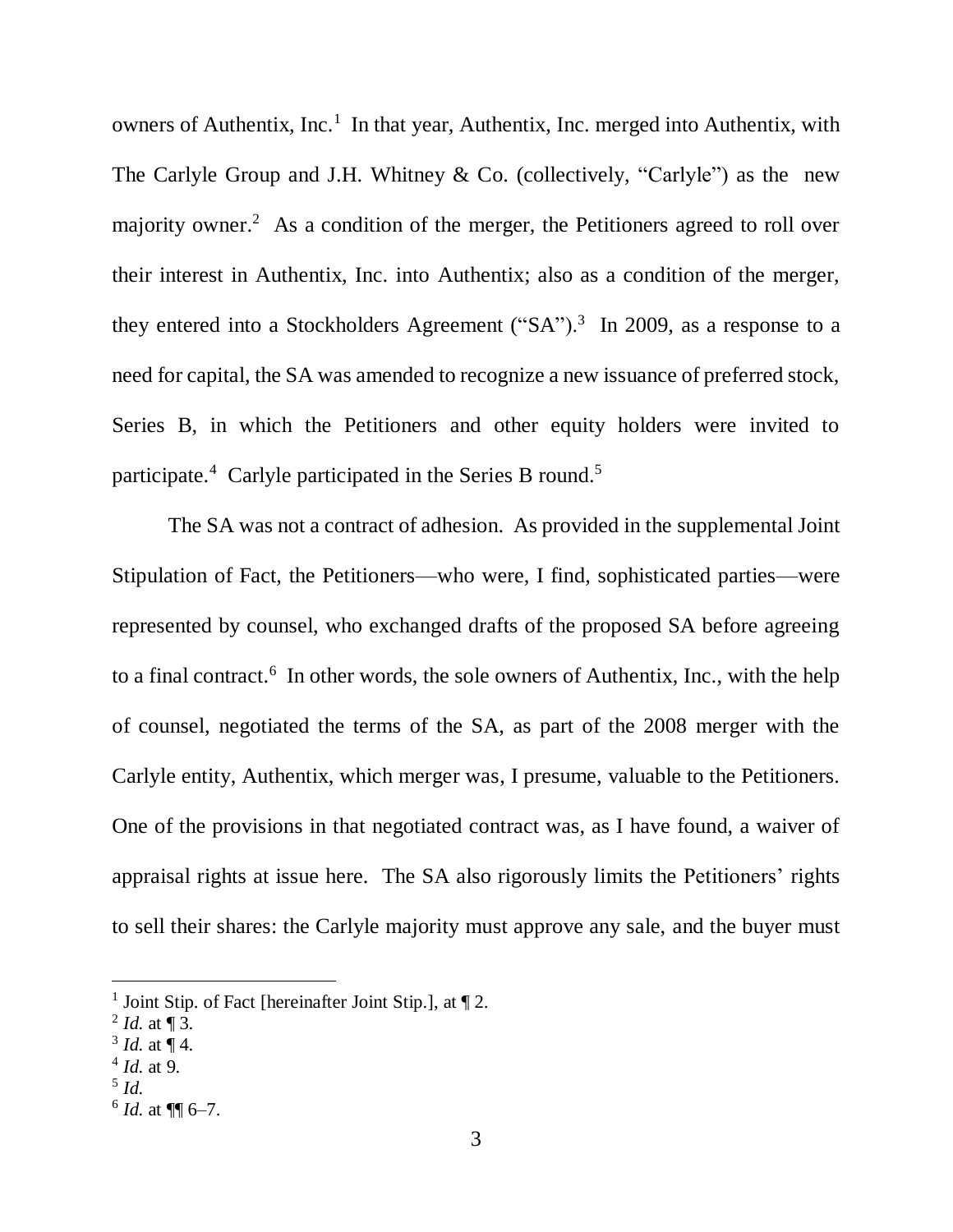consent in writing to be bound by the SA's terms, including the waiver of appraisal rights.<sup>7</sup> Presumably, the Petitioners have enjoyed the benefit of their bargain, through the time of the sale of Authentix.

The Petitioners seek statutory appraisal under Section 262 of the Delaware General Corporation Law ("DGCL") in connection with a 2017 transaction.<sup>8</sup> On October 1, 2018, I issued my Letter Opinion in this matter, granting the Respondent's Motion for Partial Summary Judgment on whether the Petitioners are contractually barred from exercising their appraisal rights.<sup>9</sup> In short, I found that the Petitioners had, by the SA, waived their right to statutory appraisal in the event of a sale of Authentix, provided that stockholders received the "same price."<sup>10</sup>

In the October 1 Opinion, I held that the parties' contractual rights and obligations continued post-merger, that the transaction at issue triggered those contractual rights and obligations—specifically, to refrain from seeking appraisal and that the company has the authority to enforce the  $SA<sup>11</sup>$  On October 8, 2018, the Petitioners moved for reargument of the October 1, 2018 Letter Opinion.

In their Motion, the Petitioners submit that, in the Letter Opinion, I erred as to the interpretation of the SA. Per the Petitioners, contrary to my ruling, under the

<sup>7</sup> *See id.* at Ex. A, SA §§ 2, 5.

<sup>8</sup> *See* Compl.; *see also* 8 *Del. C.* § 262.

<sup>9</sup> 2018 WL 4698255 (Del. Ch. Oct. 1, 2018).

<sup>10</sup> *Id.*

<sup>&</sup>lt;sup>11</sup> *Id.* at  $*2-3$ .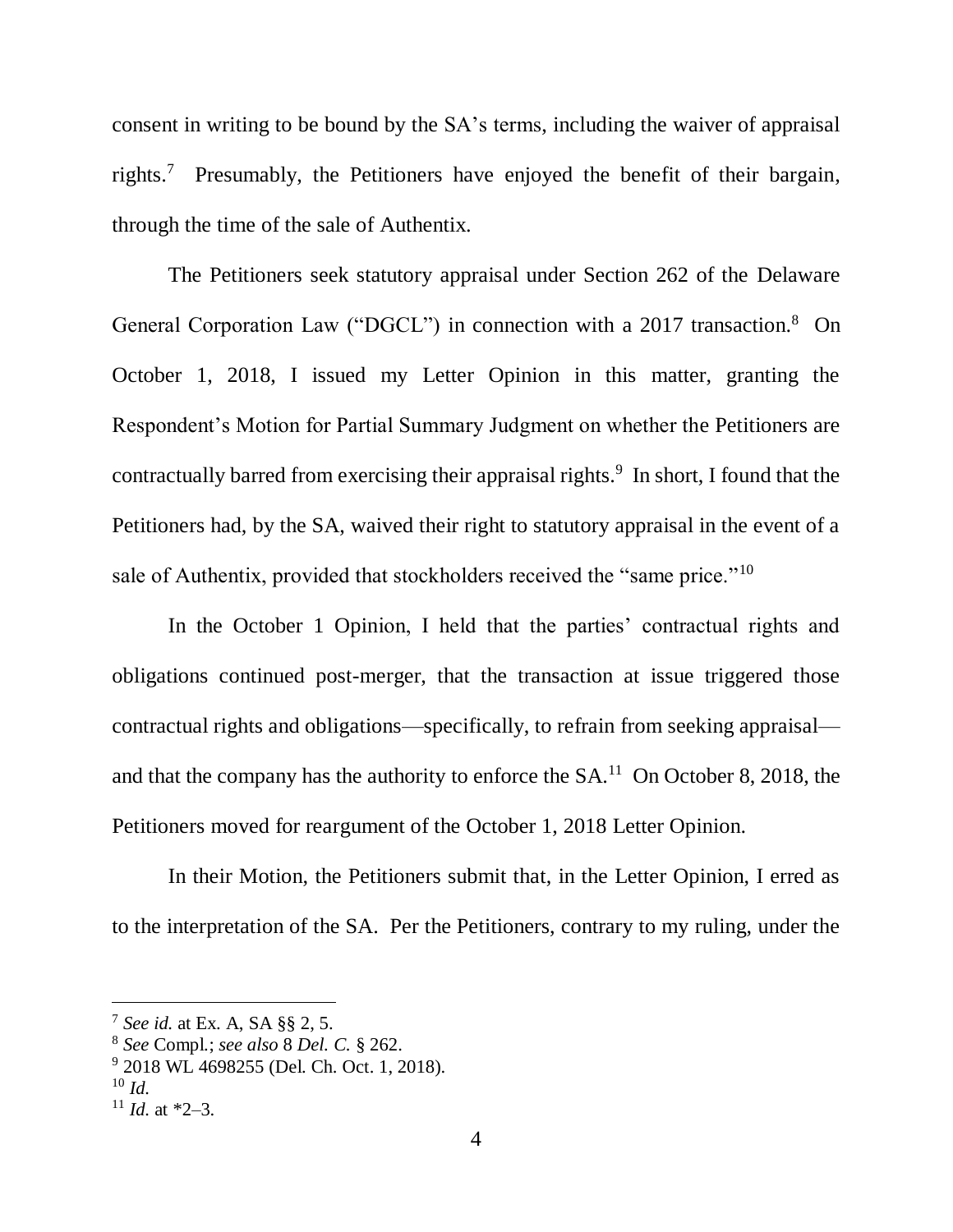plain terms of the SA the merger constitutes a "sale of equity securities," and so Section  $3(e)$  of the SA applies here.<sup>12</sup> Under that provision, the Petitioners are entitled to receive the "same price" as [Carlyle] stockholders in the event of a sale.<sup>13</sup> The Petitioners also submit that I erred as a matter of statutory law; that under Delaware law, statutory appraisal rights cannot be waived via contract.<sup>14</sup>

On November 20, 2018, I directed the parties to supplement their briefing on the Motion for Reargument, to address one narrow issue: whether a contractual undertaking to limit or waive future appraisal rights, in connection with a transaction that is not yet contemplated, is enforceable. The parties submitted further briefing, which concluded on January 4, 2019. I asked them to supplement that briefing with a factual recitation, the Joint Stipulation of Fact, filed on May 28, 2019. At that time, the Motion was submitted for decision. What follows is my analysis specifically limited to the facts as stated above: Does the DGCL forbid the sophisticated owners of a corporation from negotiating a term as part of a merger agreement that binds them to a future sale and waives statutory appraisal rights? I conclude that it does not.

<sup>&</sup>lt;sup>12</sup> Pet'rs' Mot. for Reargument of the Court's Ltr. Op. Dated Oct. 1, 2018 [hereinafter Pet'rs' Mot. for Reargument], at 10–11.

<sup>13</sup> *See* Stip. of Fact, at Ex. A, SA § 3(e).

<sup>&</sup>lt;sup>14</sup> Pet'rs' Mot. for Reargument, at  $11-14$ .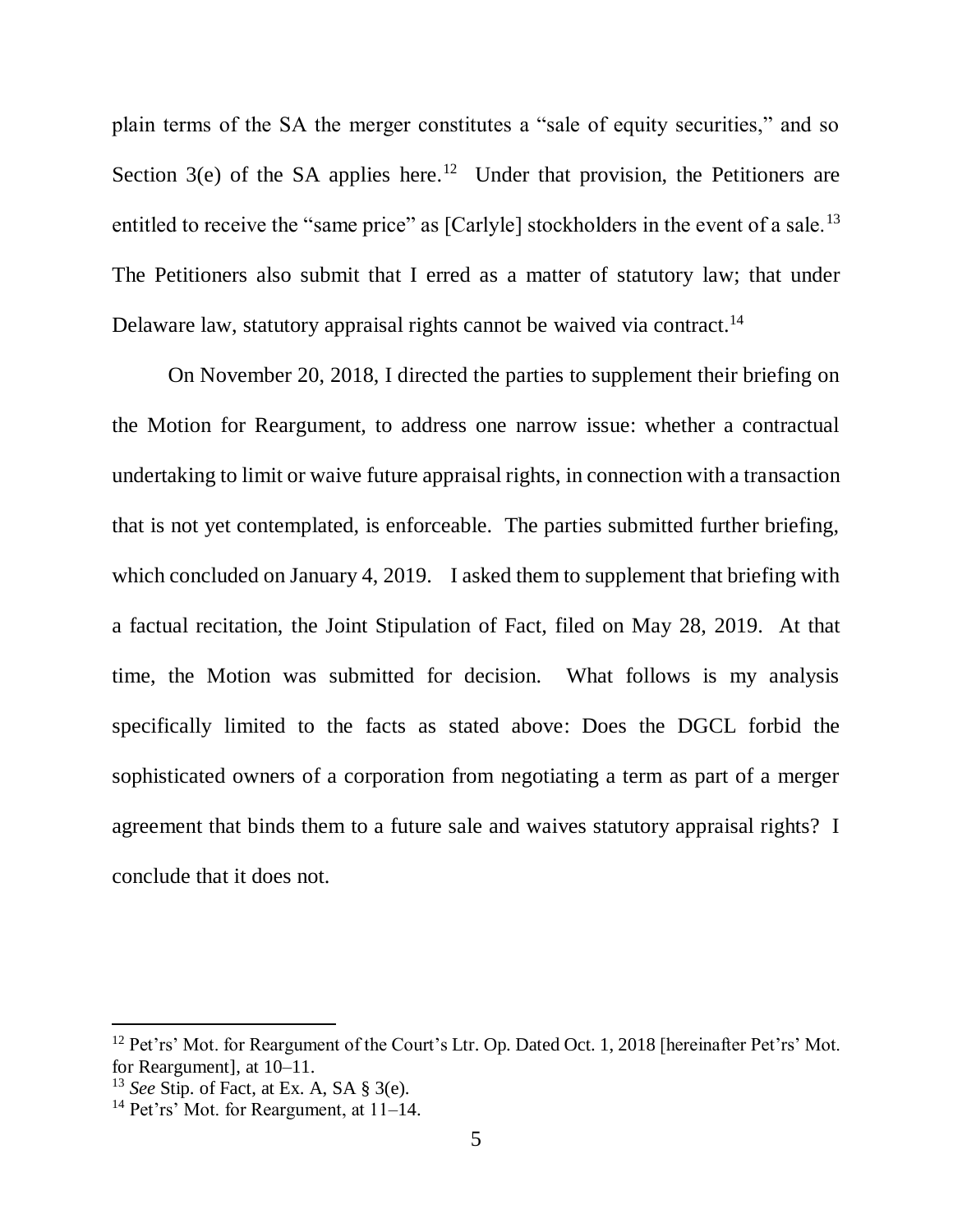#### **II. ANALYSIS**

Under Court of Chancery Rule 59(f), a party may move for reargument within five days after the Court issues an opinion. Reargument is warranted only where "the Court has overlooked a decision or principle of law that would have controlling effect or . . . misapprehended the facts or the law so the outcome of the decision would be different."<sup>15</sup> "A motion for reargument is not a mechanism to present new arguments or to relitigate claims already considered by the Court."<sup>16</sup>

### *A. No error as a matter of statutory law*

The Petitioners contend that the October 1, 2018 Letter Opinion erred as a matter of statutory law. Per the Petitioners, the error was that I upheld an agreement that abrogates the statutory right of appraisal.<sup>17</sup> In the Letter Opinion, I assumed without deciding that I could avoid decision of the ability of these parties to waive appraisal, because the Petitioners informed me at Oral Argument that there were no issues of law.<sup>18</sup> On reargument, the Petitioners assert that they preserved this issue in briefing.<sup>19</sup> Upon review, I do not consider the issue to be waived, even though it

<sup>15</sup> *Pontone v Milso Indus. Corp.*, 2014 WL 4352341, at \*1 (Del. Ch. Sept. 3, 2014).

<sup>16</sup> *Cabela's LLC v. Wellman*, 2018 WL 6680972, at \*1 (Del. Ch. Dec. 19, 2018).

<sup>&</sup>lt;sup>17</sup> Pet'rs' Mot. for Reargument, at  $11-14$ .

<sup>18</sup> *See* June 13, 2018 Oral Arg. Tr., at 7:14–15 (Counsel for the Petitioners said, "I still don't believe there's any real dispute about the law here.").

<sup>&</sup>lt;sup>19</sup> Pet'rs' Supp. Opening Br. in Connection With Reargument of the Court's Oct. 1, 2018 Ltr. Op. [hereinafter Pet'rs' Supp. Opening Br.], at 2.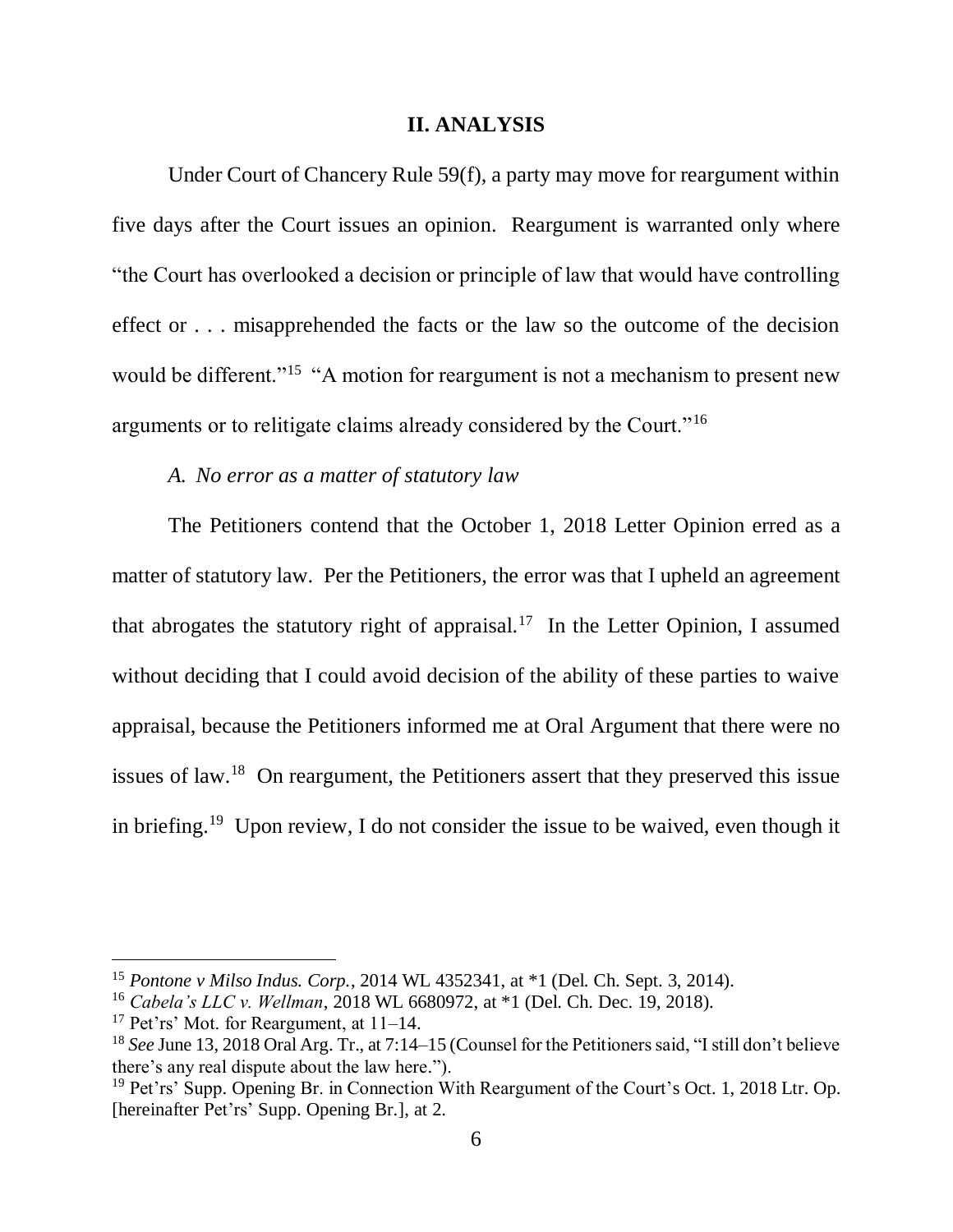was not clearly raised at Oral Argument. Although I did not address this issue in my earlier Letter Opinion, I address it now, for completeness.

First, the Petitioners submit that Section 262 is a mandatory provision, and that mandatory rights cannot be waived *ex ante*. 20 They cite to this Court's decision in *Appraisal of Ford Holdings, Inc. Preferred Stock*, which stated that "generally . . . mandatory provisions may not be varied by the terms of the certificate of incorporation or otherwise." <sup>21</sup> I note, however, that *Ford Holdings* (discussed in greater detail, below) nevertheless upheld a contract that fixed the appraisal price of preferred stock, rendering statutory appraisal meaningless.<sup>22</sup> My understanding of the Petitioners' argument is that even though *Ford Holdings* tends to suggest that appraisal rights may be waived *ex ante*, such suggestion is dicta; this court has never explicitly held that such is allowed, and therefore, waiving appraisal rights is *contrary to* Delaware law. Moreover, according to the Petitioners, under my decision that "same price" applies within each class of stock, as opposed to all stockholders being entitled to receive the same price, the Petitioners could receive as little as nothing in return for the obligation to "refrain" from exercising appraisal

<sup>&</sup>lt;sup>20</sup> *Id.* at 12. The right is mandatory, I presume, in that it exists for all stockholders of Delaware corporations by statute. It is not mandatory in that stockholders must pursue appraisal, or that an appraisal action must proceed in every instance in which statutory appraisal is permitted under the DGCL. To the contrary, stockholders must meet certain procedural requirements to invoke appraisal rights, and stockholders are deemed to have waived appraisal rights if those requirements are not satisfied. 8 *Del. C.* § 262.

<sup>21</sup> 698 A.2d 973, 976 (Del. Ch. 1997).

<sup>22</sup> *Id.* at 977.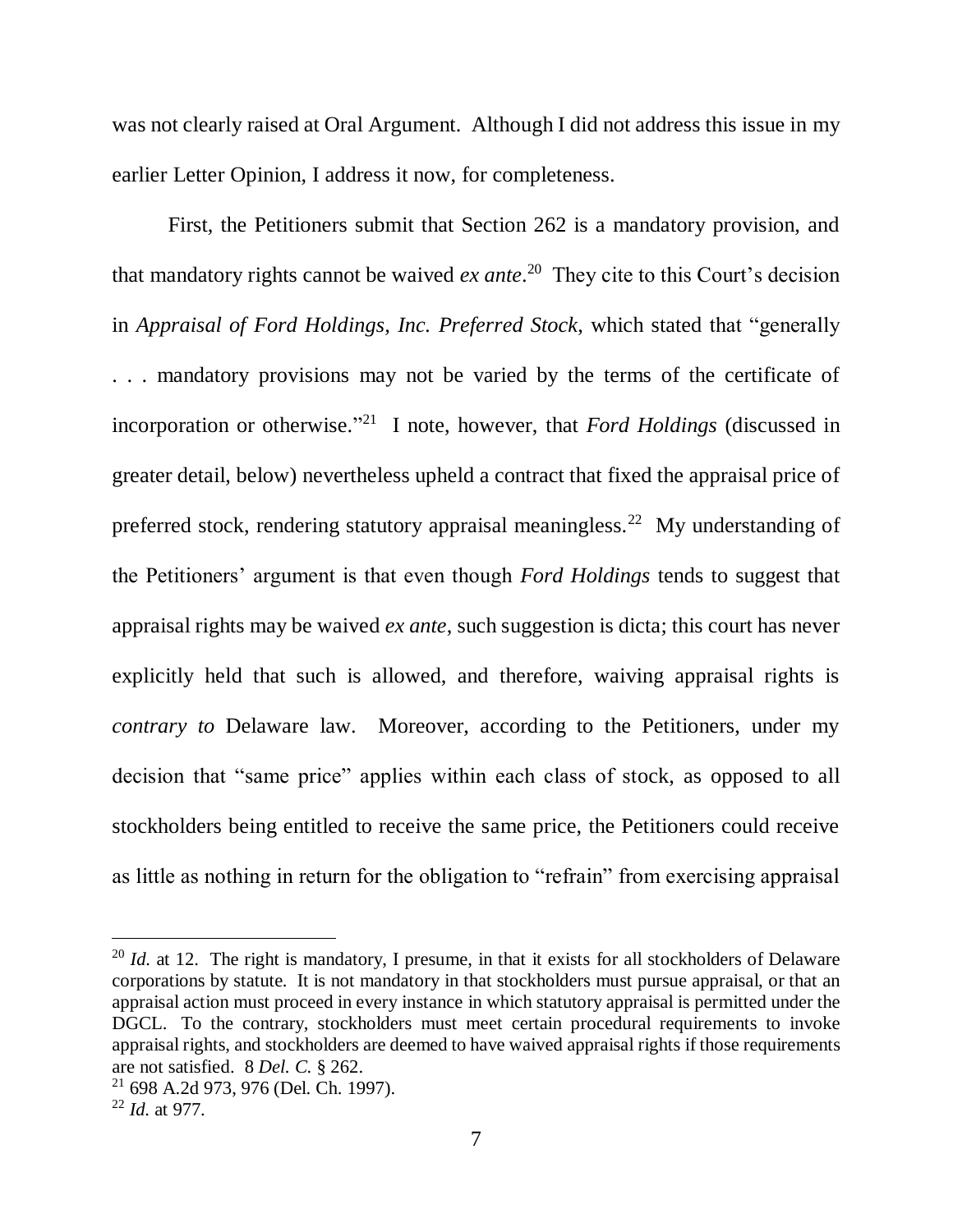rights, so allowing a contractual waiver of appraisal rights here is contrary to Delaware law.<sup>23</sup>

Second, the Petitioners argue that a corporation may not impose an advance waiver of appraisal rights by separate agreement, because even if such waiver is not prohibited by the DGCL, it is nevertheless inconsistent with the DGCL. $^{24}$  They point to a hierarchy, in which the DGCL resides at the top, followed by a corporation's certificate of incorporation, then its bylaws, and then other contracts (such as the SA at issue here).<sup>25</sup> Per the Petitioners, the lower items on the hierarchy cannot conflict with the higher-ranking items. Because the DGCL, Authentix's certificate of incorporation, and its bylaws do not expressly allow contractual waiver of appraisal rights, the provision to that effect in the SA is *in conflict with* those three "higher" items. It follows, the Petitioners posit, that if Authentix wanted to alter appraisal rights, it should have been an LLC or an LP, not a corporation.

I conclude that the SA here is enforceable, including the provision that waives the Petitioners' appraisal rights. The SA is a clear, unambiguous contract, created as part of a merger, that was entered into by sophisticated parties, including the Petitioners here, who owned the entire interest in the entity to be merged. My finding is informed by Delaware precedent, including the *Ford Holdings* case. There, this

l

<sup>23</sup> Pet'rs Supp. Opening Br., at 5.

<sup>24</sup> *Id.* at 15.

<sup>25</sup> *Id.*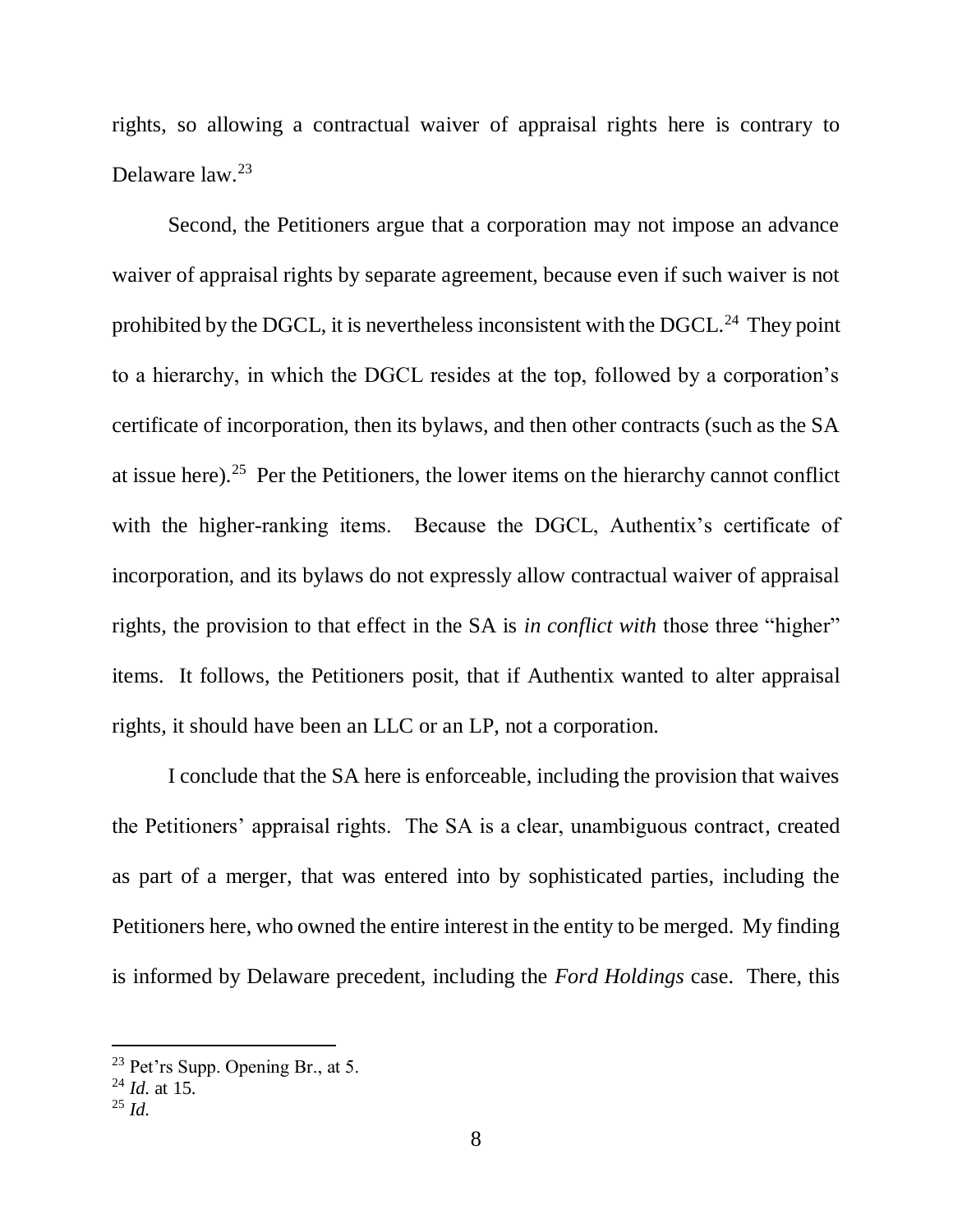Court upheld, in part, a contract between a corporation and its preferred stockholders that, in the event of a merger, fixed "fair value" at a set price, thereby effectively waiving the stockholders' right to appraisal.<sup>26</sup> The Court reasoned that "[s]ince Section 262 represents a statutorily conferred right, it may be effectively waived in the documents creating the security only when that result is quite clearly set forth  $\ldots$ ."<sup>27</sup> Modification of a statutory right to appraisal "must be express or at least". very clearly implied."<sup>28</sup> This reasoning—that waiver of a party's rights is permitted, but must be clear—is found elsewhere in our law.<sup>29</sup>

*Ford Holdings* involved the appraisal rights of preferred stockholders, whereas the present case involves the appraisal rights of common stockholders. Nevertheless, given the Chancellor's reasoning in that case, in light of Delaware's aforementioned precedent permitting waiver of other statutory rights, and in light of the specific facts here, I find that waiver of appraisal rights is permitted under Delaware law, as long as the relevant contractual provisions are clear and unambiguous.

<sup>26</sup> *Ford Hldgs.*, 698 A.2d at 974.

<sup>27</sup> *Id.* at 977.

<sup>28</sup> *Id.* at 975.

<sup>29</sup> *See, e.g.*, *Kortum v. Webasto Sunroofs, Inc.*, 769 A.2d 113, 125 (Del. Ch. 2000) (waiver of statutory rights must be "clearly and affirmatively expressed in the relevant document"); *see also Graham v. State Farm Mut. Auto. Ins. Co.*, 565 A.2d 908 (Del. 1989) (arbitration provision that waived insured's right to a jury trial was upheld, despite it being a contract of adhesion); *Libeau v. Fox*, 880 A.2d 1049, 1056 (Del. Ch. 2005) ("the absolute right to [statutory] partition [may] be relinquished by contract").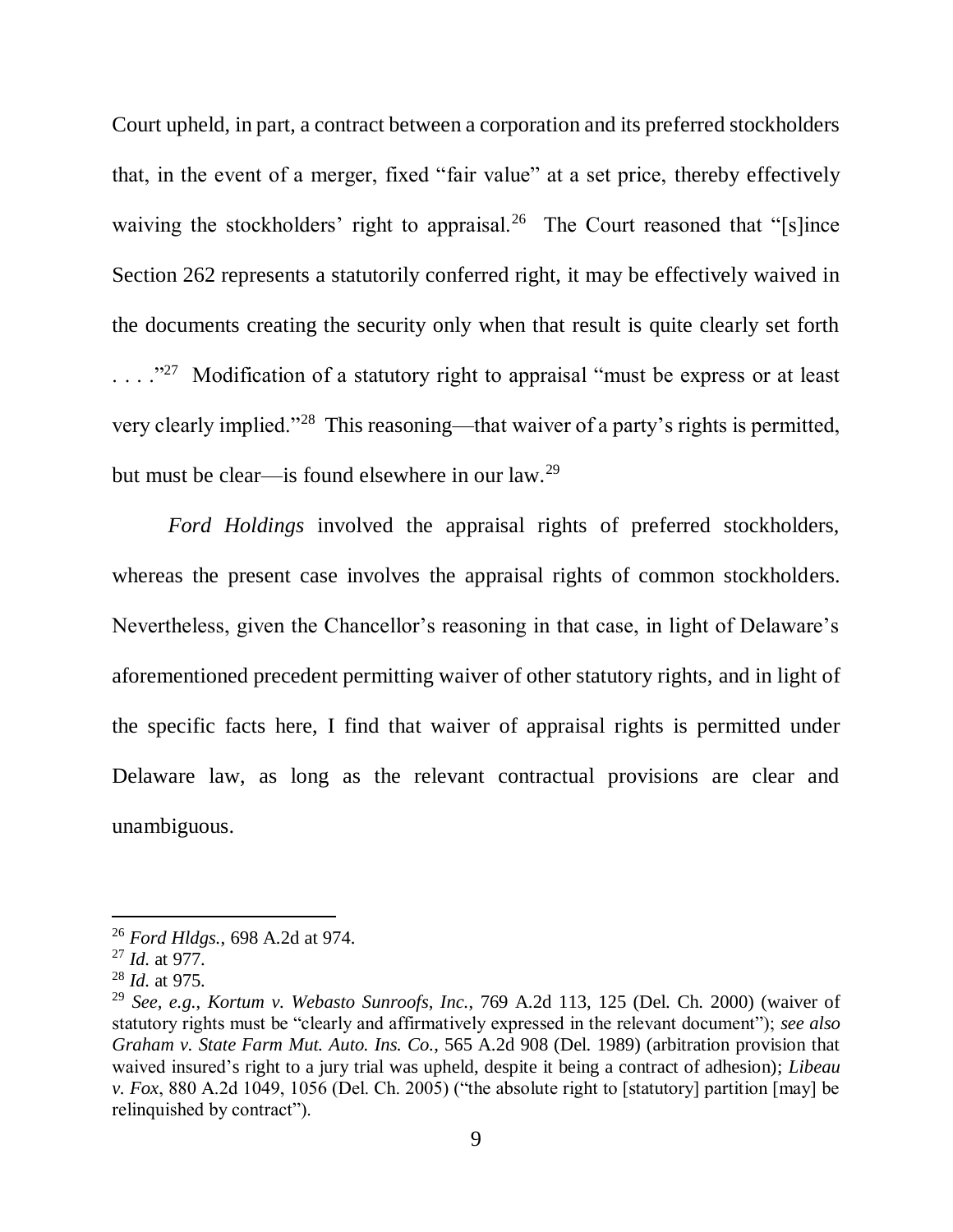Here, Authentix Inc. was a private company (as is Authentix), and the Petitioners were its sole stockholders. There is no record evidence that the Petitioners were not fully informed; to the contrary, there is evidence that the Petitioners are sophisticated investors who were fully informed and represented by counsel when they signed the SA, under which they obtained some rights and relinquished others, and then accepted the benefits of that contract for seven years.<sup>30</sup> The SA clearly and unambiguously waives appraisal rights; therefore, it should be enforced. I need not decide whether a waiver of appraisal would be upheld in other circumstances.

Moreover, I note that the DGCL does not explicitly prohibit contractual modification or waiver of appraisal rights, nor does it *require* a party to exercise its statutory appraisal rights.<sup>31</sup> Thus, such modification or waiver serves to supplement the DGCL, and is not inconsistent with, nor contrary to, the DGCL. The same logic applies to Authentix's certificate of incorporation and its bylaws, which are silent regarding waiver of appraisal rights; as a contract between the corporation and its stockholders, the SA augments the parties' rights and responsibilities.

<sup>30</sup> *See, e.g.*, Joint Stip., at ¶¶ 6–7.

<sup>31</sup> *See* 8 *Del. C.* § 262.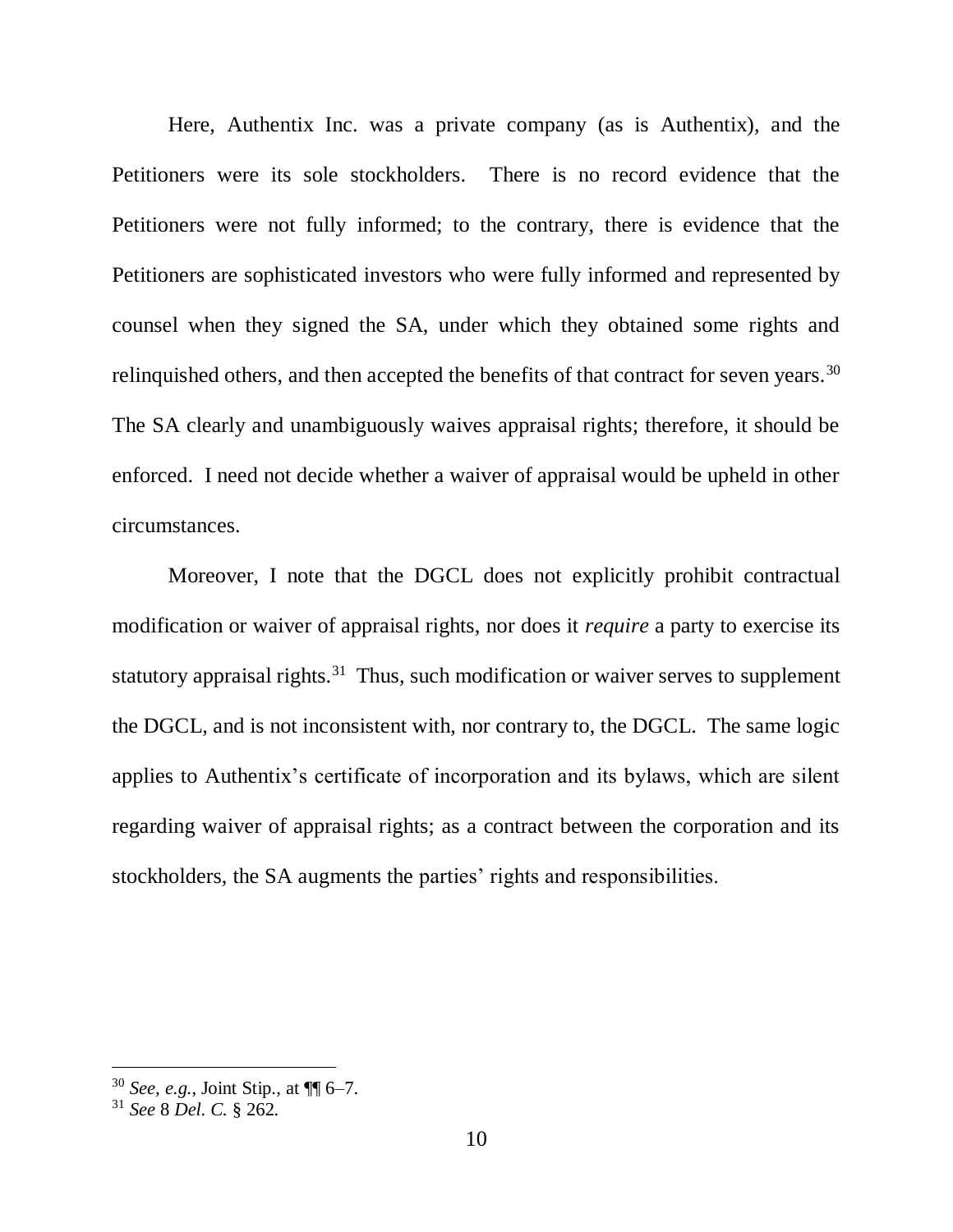### *B. The contract issues were previously addressed*

The Petitioners argue that I erred by holding that the merger at issue is not a "sale of equity securities" under the SA, and so Section 3(e) of the SA does not apply.<sup>32</sup> The Petitioners already raised these arguments, both in their briefs and at oral argument on the cross-case dispositive motions.<sup>33</sup> I have already considered the Petitioners' contentions, and rejected them. To the extent I erred, the available remedy is an appeal.

#### **III. CONCLUSION**

For these reasons, the Petitioners' Motion for Reargument is denied. The parties should inform me what issues, if any, remain. An appropriate order is attached.

l

 $32$  Pet'rs' Mot. for Reargument, at  $7-11$ .

<sup>33</sup> *See* Pet'rs' Ans. Br. in Opp'n to Resp't's Mot. for Partial Summ. J., at 10; June 13, 2018 Oral Arg. Tr. at 10:12–19, 13:3–6, 15:1–2, 16:20–23.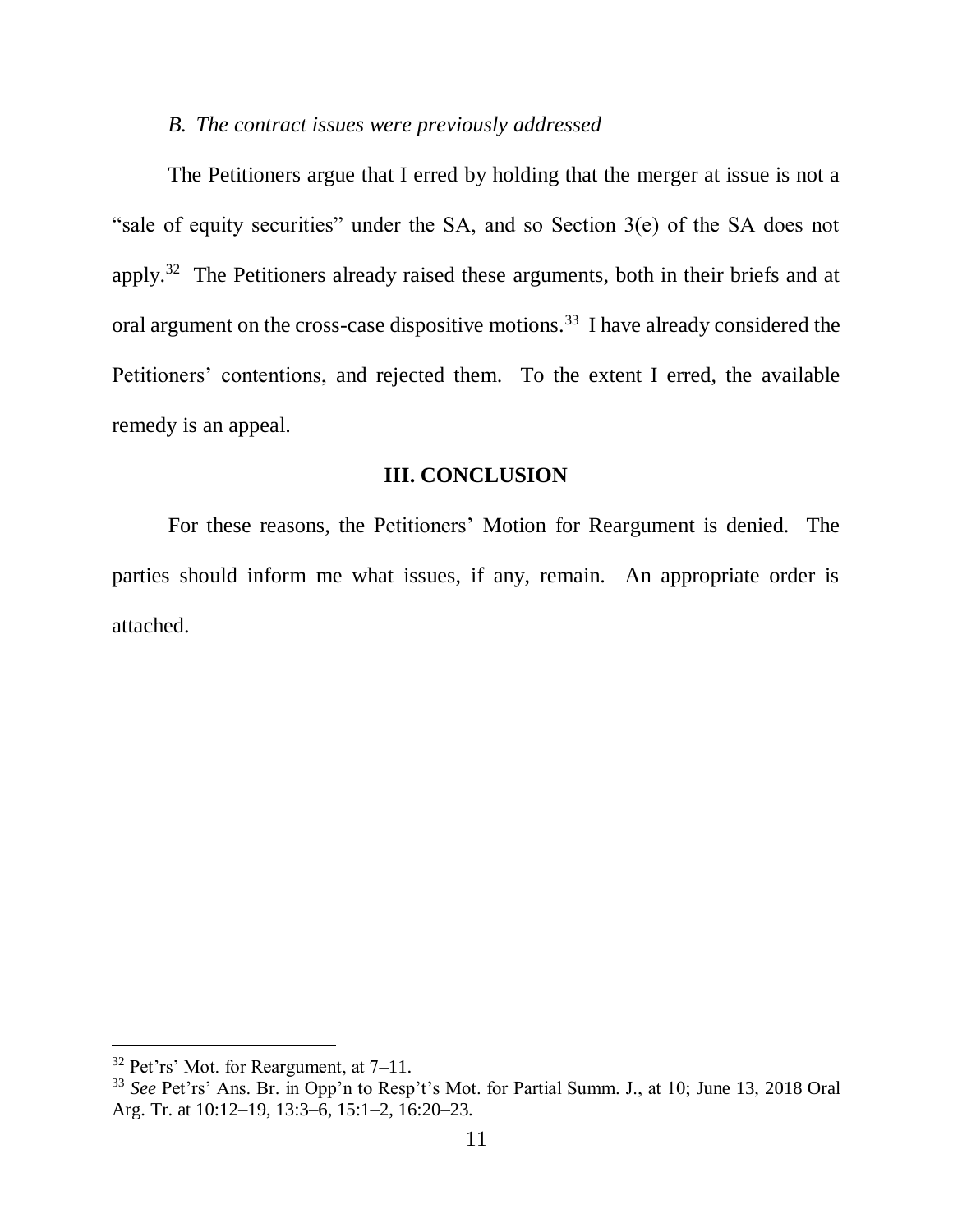# **IN THE COURT OF CHANCERY OF THE STATE OF DELAWARE**

| MANTI HOLDINGS, LLC, MALONE<br>MITCHELL, WINN INTERESTS, LTD.,<br>EQUINOX I. A TX, GREG PIPKIN,<br>CRAIG JOHNSTONE, TRI-C<br>AUTHENTIX, LTD., DAVID MOXAM,<br>LAL PEARCE, and JIM RITTENBURG, |                       |
|-----------------------------------------------------------------------------------------------------------------------------------------------------------------------------------------------|-----------------------|
| Petitioners,                                                                                                                                                                                  |                       |
| V.                                                                                                                                                                                            | C.A. No. 2017-0887-SG |
| <b>AUTHENTIX ACQUISITION</b><br>COMPANY, INC.,                                                                                                                                                |                       |
| Respondent.                                                                                                                                                                                   |                       |
| <b>AUTHENTIX ACQUISITION</b><br>COMPANY, INC.,                                                                                                                                                |                       |
| Counterclaim-Plaintiff,                                                                                                                                                                       |                       |
| V.                                                                                                                                                                                            |                       |
| MANTI HOLDINGS, LLC, MALONE<br>MITCHELL, WINN INTERESTS, LTD.,                                                                                                                                |                       |
| EOUINOX I. A TX, GREG PIPKIN                                                                                                                                                                  |                       |
| CRAIG JOHNSTONE, TRI-C<br>AUTHENTIX, LTD., DAVID MOXAM,                                                                                                                                       |                       |
| LAL PEARCE, and JIM RITTENBURG,                                                                                                                                                               |                       |
|                                                                                                                                                                                               |                       |
| Counterclaim-Defendants.                                                                                                                                                                      |                       |